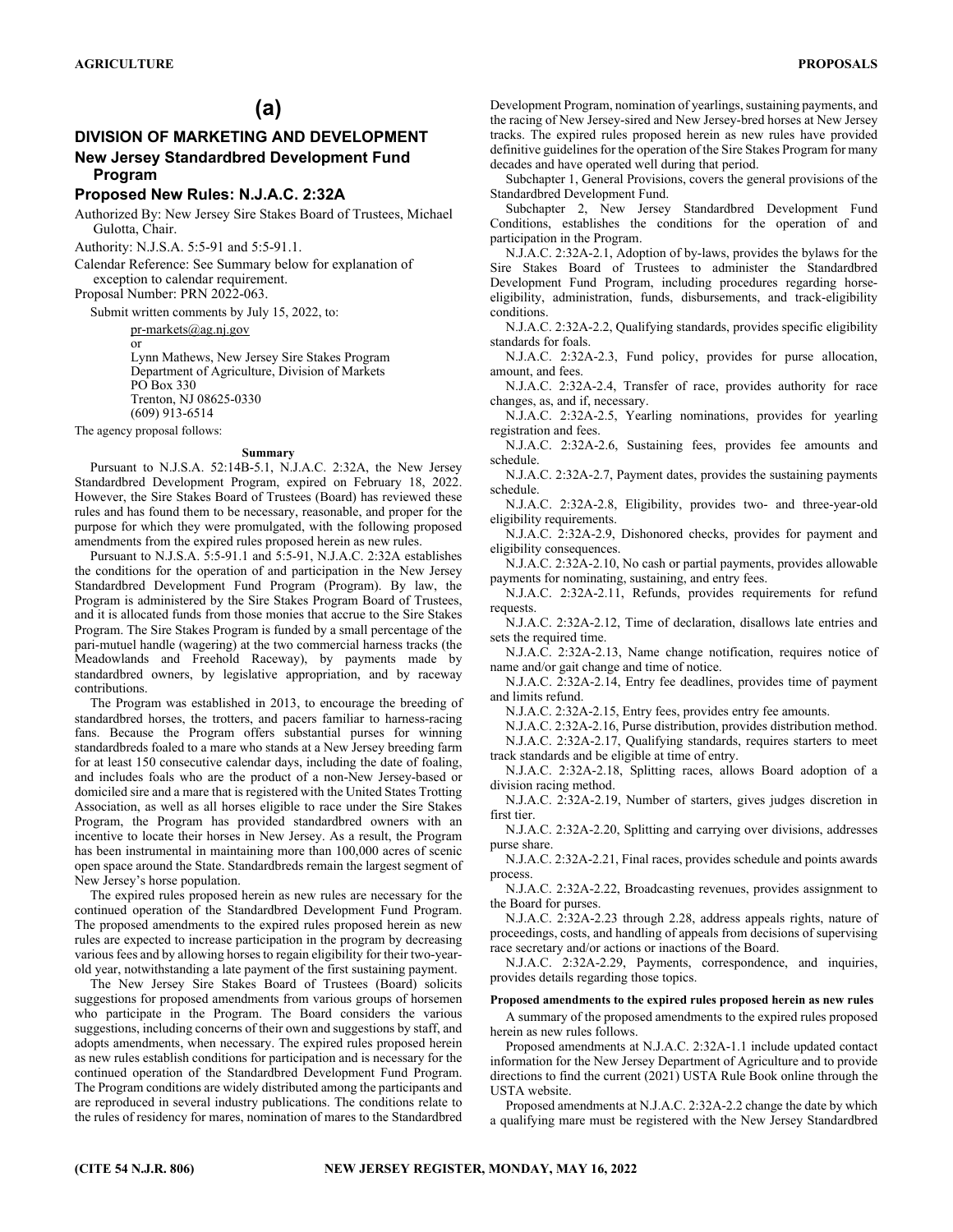Development Fund Program from January 31 to December 31 of the year of foaling in order for the offspring to be eligible to the Standardbred Development Fund Program. The other proposed amendments at N.J.A.C. 2:32A-2.2 also clarify that, where a foal is the product of the mating of a Standardbred mare with a resident New Jersey Sire Stakes stallion meeting the requirements at N.J.A.C. 2:32-2.3, the mare does not need to be registered with the New Jersey Standardbred Development Fund Program nor does a registration fee need to be paid for said mares.

The proposed amendment at N.J.A.C. 2:32A-2.5 decreases a supplemental nomination late fee from \$750.00 to \$700.00.

Proposed amendments at N.J.A.C. 2:32A-2.6 decrease the Standardbred Development Fund Program sustaining fees for two-yearolds and for three-year-olds from \$300.00 for the first sustaining fee and \$500.00 for the second sustaining fee, to \$100.00 for the first sustaining fee and \$150.00 for the second sustaining fee.

Proposed amendments at N.J.A.C. 2:32A-2.8 permit a two-year-old's owner who makes the nomination payment but fails to make the first sustaining payment to regain eligibility for his or her horse in its two-yearold year upon payment of a \$1,000 penalty, in addition to the amount of the first sustaining payment, within 30 days of the original due date of that first sustaining payment. Existing language to the effect that the horse will not be eligible to compete in the Program as a two-year-old under such circumstances is proposed to be deleted.

Proposed amendments at N.J.A.C. 2:32A-2.15 decrease entry fees for Standardbred Development Fund Division races from \$500.00 to \$200.00, decrease the entry fees for Standardbred Development Fund Finals from \$1,000 to \$500.00, but provide that the Finals fee will be waived if entry fees are paid for both first and second legs. Furthermore, because the purse for all Sire Stakes races, including Standardbred Development Fund races, is set by the Sire Stakes Board of Trustees, proposed amendments at N.J.A.C. 2:32A-2.15 also remove the provision that entry fees will be added to the basic purse for Standardbred Development Fund races.

Proposed amendments at N.J.A.C. 2:32A-2.21, consistent with the proposed amendments at N.J.A.C. 2:32A-2.15, decrease the Finals fee from \$1,000 to \$500.00, subject to the waiver at N.J.A.C. 2:32A-2.15 if entry fees of \$200.00 are paid for the first and second legs. The proposed amendments at N.J.A.C. 2:32A-2.21 also make technical changes for clarity and accuracy.

The proposed amendment at N.J.A.C. 2:32A-2.29 updates the telephone number that may be used for Program inquiries.

As the Board has provided a 60-day comment period on this notice of proposal, this notice is excepted from the rulemaking calendar requirement, pursuant to N.J.A.C. 1:30-3.3(a)5.

#### **Social Impact**

The expired rules proposed herein as new rules with amendments governs the Standardbred Development Fund Program and is primarily limited to the participants in the Sire Stakes Program. Currently, there are approximately 1,500 participants. While the social effects of the Standardbred Development Fund rules have had a limited impact on the general public during their existence, the social impact of the expired rules proposed as new rules will be beneficial to the public, insofar as they aid in the Program's ability to assist in preserving New Jersey's open space and farmland. Encouraging horse owners to participate in the Standardbred Development Fund Program, regardless of whether they are based at a racetrack or training center in the State, means that more farms are required to board horses when they come to New Jersey, which means an increase in open space for the State. The Board does not anticipate that the expired rules proposed herein as new rules with amendments will have an adverse effect on any of the Program's participants or the general public.

#### **Economic Impact**

The Board anticipates that the expired rules proposed herein as new rules with amendments will have a positive economic impact on the Program's participants and the many small businesses that comprise the equine industry. The Standardbred Development Fund is funded through the New Jersey Sire Stakes Program, which is currently worth approximately four million dollars. The Sire Stakes Program is funded by a small percentage of the pari-mutuel handle (wagering) at the two commercial harness tracks (the Meadowlands and Freehold Raceway), by

payments made by standardbred owners, by legislative appropriation, and by raceway contributions. The New Jersey Standardbred Development Fund Program, which involves horses resulting from the mating of a stallion residing inside or outside of New Jersey with a mare that is domiciled in New Jersey for at least 150 consecutive days, including the date of foaling, results in an increase in the number of horses participating in the two programs, thus allowing New Jersey to maintain a competitive edge with the programs from other jurisdictions. An increase in the number of horses that are eligible for the Program will also result in a greater dollar amount to be distributed to the Program's participants.

#### **Federal Standards Statement**

Executive Order No. 27 (1994) and P.L. 1995, c. 65, require State agencies that adopt, readopt, or amend State rules that exceed any Federal standards or requirements to include in the rulemaking document a comparison with Federal law. A Federal standards analysis is not required because the regulation of the Standardbred Development Fund Program is dictated by the N.J.S.A. 5:5-91 and 5:5-91.1 and is not subject to any Federal requirements or standards.

#### **Jobs Impact**

The Board does not anticipate that the expired rules proposed herein as new rules with amendments will result in the generation or loss of jobs in the State.

### **Agriculture Industry Impact**

The Standardbred Development Fund Program, through its conditions, has had a positive impact on the agriculture community in New Jersey. The largest breed of horses in New Jersey is the standardbred, numbering over 10,000. The Program greatly contributes to open space and farmland preservation as it has attracted to the State a large standardbred population, which is highly dependent on the Sire Stakes and the Standardbred Development Fund Programs. It is anticipated that the expired rules proposed herein as new rules with amendments will have a positive impact on the agriculture industry in New Jersey for the reasons set forth in the Summary, Social, and Economic Impact statements above.

## **Regulatory Flexibility Analysis**

Many of the participants in the New Jersey Standardbred Development Fund and the Sire Stakes Programs are small businesses as defined in the Regulatory Flexibility Act, N.J.S.A. 52:14B-16 et seq. Therefore, a regulatory flexibility analysis is required. The purpose of the Standardbred Development Fund and the Sire Stakes Programs is to provide competition for New Jersey-sired and New Jersey-bred standardbred horses that is sufficiently challenging to improve the breed, sufficiently open to encourage maximum participation, and provide economic incentives of sufficient magnitude to make participation worthwhile. The number of small businesses that participate in the Program has remained relatively stable each year. The Sire Stakes Board of Trustees believes that the Program is beneficial to such businesses.

The requirements imposed pursuant to the expired rules proposed herein as new rules with amendments are as described in the Summary above. The expired rules proposed herein as new rules include language that assures that all participants in the Standardbred Development Fund and the Sire Stakes Programs are fairly and equitably treated regardless of the size of their business. Costs that may result from the expired rules proposed herein as new rules with amendments are discussed in the Economic Impact above. Therefore, the expired rules proposed herein as new rules with amendments are not considered such a burden to the participating small businesses as to require a separate standard based on business size. Further, in the interest of competitive fairness and to maintain the integrity of the Program, no differing standards based on business size are offered. The expired rules proposed herein as new rules with amendments do not require any additional reporting or recordkeeping, nor do they require participating businesses to incur any additional expenses for any professional services or capital expenditures in order to comply.

#### **Housing Affordability Impact Analysis**

The expired rules proposed herein as new rules with amendments will have an insignificant impact on the affordability of housing in New Jersey and there is an extreme unlikelihood that the expired rules proposed herein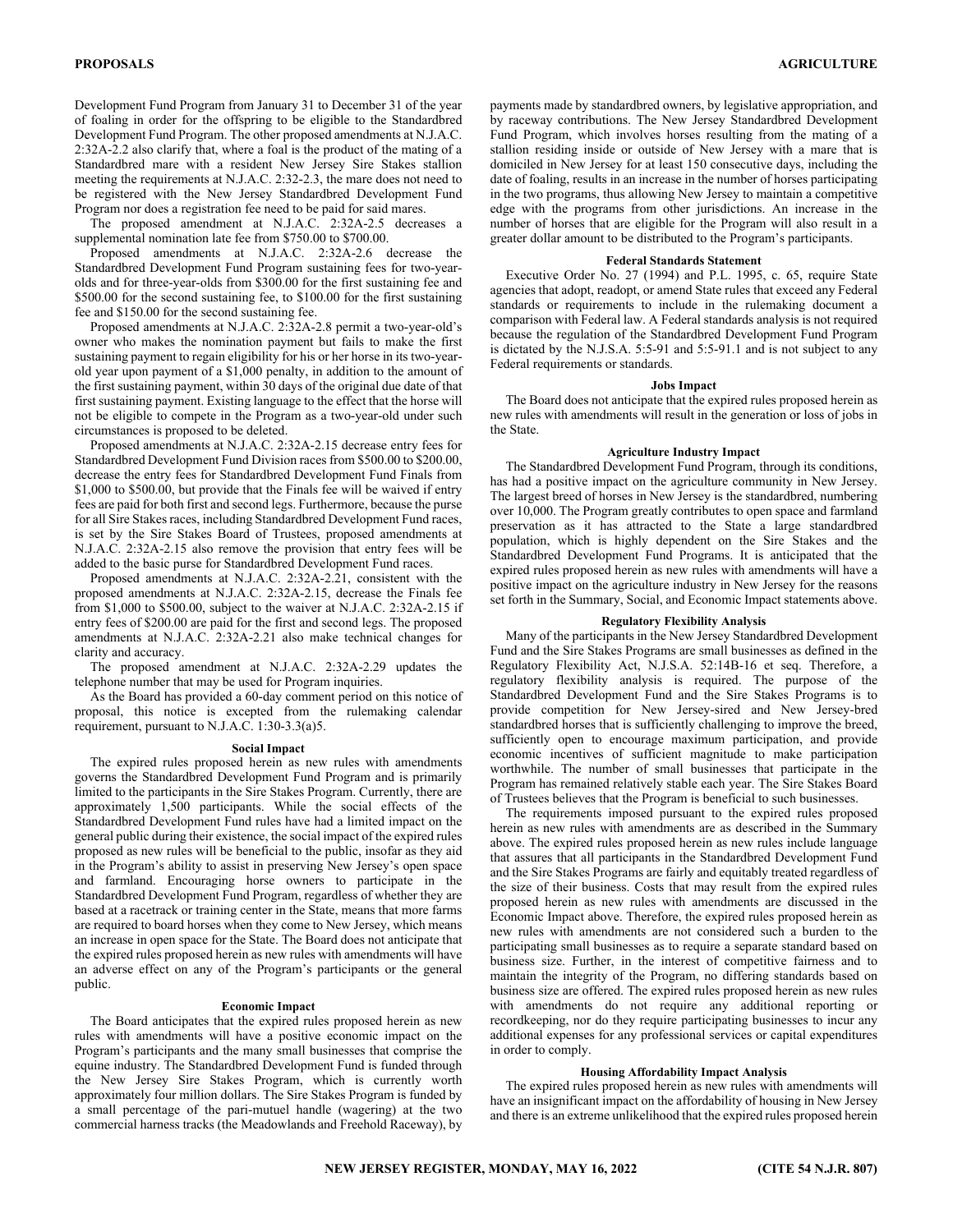as new rules would evoke a change in the average costs associated with housing because the rules provide for establishment, eligibility, and administration of a horse breeding and racing program within New Jersey.

### **Smart Growth Development Impact Analysis**

The expired rules proposed herein as new rules with amendments will have an insignificant impact on smart growth and there is an extreme unlikelihood that the expired rules proposed herein as new rules with amendments would evoke a change in housing production in Planning Areas 1 or 2, or within designated centers, under the State Development and Redevelopment Plan in New Jersey, because the rules provide for establishment, eligibility, and administration of a horse breeding and racing program within New Jersey.

## **Racial and Ethnic Community Criminal Justice and Public Safety Impact**

The Board has evaluated the expired rules proposed herein as new rules with amendments and determined that it will not have an impact on pretrial detention, sentencing, probation, or parole policies concerning juveniles and adults in the State. Accordingly, no further analysis is required.

**Full text** of the expired rules proposed herein as new rules may be found in the New Jersey Administrative Code at N.J.A.C. 2:32A.

**Full text** of the proposed amendments follows (additions indicated in boldface **thus**; deletions indicated in brackets [thus]):

## SUBCHAPTER 1. STANDARDBRED DEVELOPMENT FUND PROGRAM

#### 2:32A-1.1 General provisions

The Sire Stakes Program Board of Trustees, on behalf of the Standardbred Development Fund Program, hereby adopts and incorporates by reference, as amended and supplemented, the [2014 United States Trotting Association's Racing Guide for Stakes and Futurities.] **2021 U.S. Trotting Rule Book**. Copies of the most current regulations may be procured online at [http://www.ustrotting.com/pdf/ USTARuleBook.pdf] **https://www.ustrotting.com/rulebook/** and are available for inspection by contacting the Division of Marketing and Development[, New Jersey Department of Agriculture, Health-Agriculture Building, John Fitch Plaza, Trenton, New Jersey.] **at the New Jersey Department of Agriculture, 200 Riverview Plaza, Trenton, New Jersey. The Division's contact information can be found at: https://www.nj.gov/agriculture/divisions/md/about/contacts.html.** 

#### SUBCHAPTER 2. NEW JERSEY STANDARDBRED DEVELOPMENT FUND CONDITIONS

2:32A-2.2 Qualifying standards

(a) In order to be eligible for nomination to the New Jersey Standardbred Development Fund Program, a foal must be the product of the mating of:

1. A Standardbred mare with a resident New Jersey Sire Stakes stallion meeting the requirements [of] **at** N.J.A.C. 2:32-2.3[; or]**. Said mares do not need to be registered with the New Jersey Standardbred Development Fund Program, nor does a registration fee need to be paid for said mares; or**

2. A Standardbred mare with any Standardbred stallion that is registered with the United States Trotting Association or such other generally recognized Standardbred breed provided the mare resides in the State of New Jersey for a period of at least 150 days including the date of foaling. Said mare must be registered with the New Jersey Standardbred Development Fund Program by [January] **December** 31 of the year of foaling in order for the offspring to be eligible to the Standardbred Development Fund Program. The registration form must be accompanied by a payment of \$100.00.

#### 2:32A-2.5 Yearling nominations

(a) All yearlings to be nominated to the Standardbred Development Fund Program must be registered with the United States Trotting Association or any Standardbred registry recognized by the United States

Trotting Association and must hold a certificate of registration dated on or before the time of nomination.

1.-4. (No change.)

5. Supplemental nominations may be made to the New Jersey Standardbred Development Fund. Parties delinquent in paying on or before the May 15 yearling nomination fee date are given until September 15 of the yearling year to fulfill the aforementioned conditions of nomination and pay the nomination fee along with an additional late fee of \$500.00. For nominations received after September 15**,** but on or before February 15 of the two-year-old year, the cost will be \$[750.00]**700.00** in addition to the original nomination fee.

## 2:32A-2.6 Sustaining fees

The sustaining fee schedule to the Standardbred Development Fund Program will be as follows:

| Age           | First Sustaining Fee              | Second Sustaining Fee          |
|---------------|-----------------------------------|--------------------------------|
| Two and three | \$[300.00]100.00<br>(February 15) | \$[500.00]150.00<br>(April 15) |

The Board of Trustees of the New Jersey Sire Stakes Program may, at any time, in its sole discretion, reduce the amount of these fees as conditions warrant.

2:32A-2.8 Eligibility

(a) (No change.)

(b) A [two-year-old that] **two-year-old's owner who** makes the nomination payment but fails to make the first sustaining payment may regain [its] **his or her horse's** eligibility for **its two-year-old and** threeyear-old season**s** by payment of a penalty of \$1,000 plus the amount of the first sustaining payment within 30 days of the original due date of the payment. [The horse will not be eligible to compete as a two-year-old in the program to which the payment was missed, but will be able to compete as a three-year-old provided those payments are made in a timely fashion.]

#### 2:32A-2.15 Entry fees

(a) [Entry fees will be added to the basic purse in Standardbred Development Fund races.] Entry fees will be:

1. Two-year-olds: \$[500.00]**200.00**; and

2. Three-year-olds: \$[500.00]**200.00**.

(b) Entry fees for Standardbred Development Fund Finals will be \$[1,000]**500.00**. **Finals fee is waived if entry fees are paid for the first and second legs.** 

(c) (No change.)

2:32A-2.21 Final races

(a) There will be a two- and three-year-old "Final" race in each Standardbred Development Fund division **at a** licensed facility approved by the New Jersey Racing Commission**,** as scheduled by the New Jersey Sire Stakes Board of Trustees.

(b) (No change.)

(c) Each Standardbred Development Fund Final will have a \$[1,000]**500.00** entry fee**, subject to waiver consistent with N.J.A.C. 2:32A-2.15,** and is open to the highest New Jersey Standardbred Development Fund point winners in the series that are declared in and can be drawn to a post position in the first tier. Trailers are not permitted to start in any New Jersey Standardbred Development Fund Finals.

(d) (No change.)

(e) In the event of less than five starters, the points shall be awarded in the same fashion as the purse breakdown with less than five starters[, as in N.J.A.C. 2:32-2.1] **at (d) above**.

 $(f)-(i)$  (No change.)

2:32A-2.29 Payments, correspondence, and inquiries

(a) (No change.)

(b) All nominating and sustaining payments, correspondence, and inquiries shall be directed to: